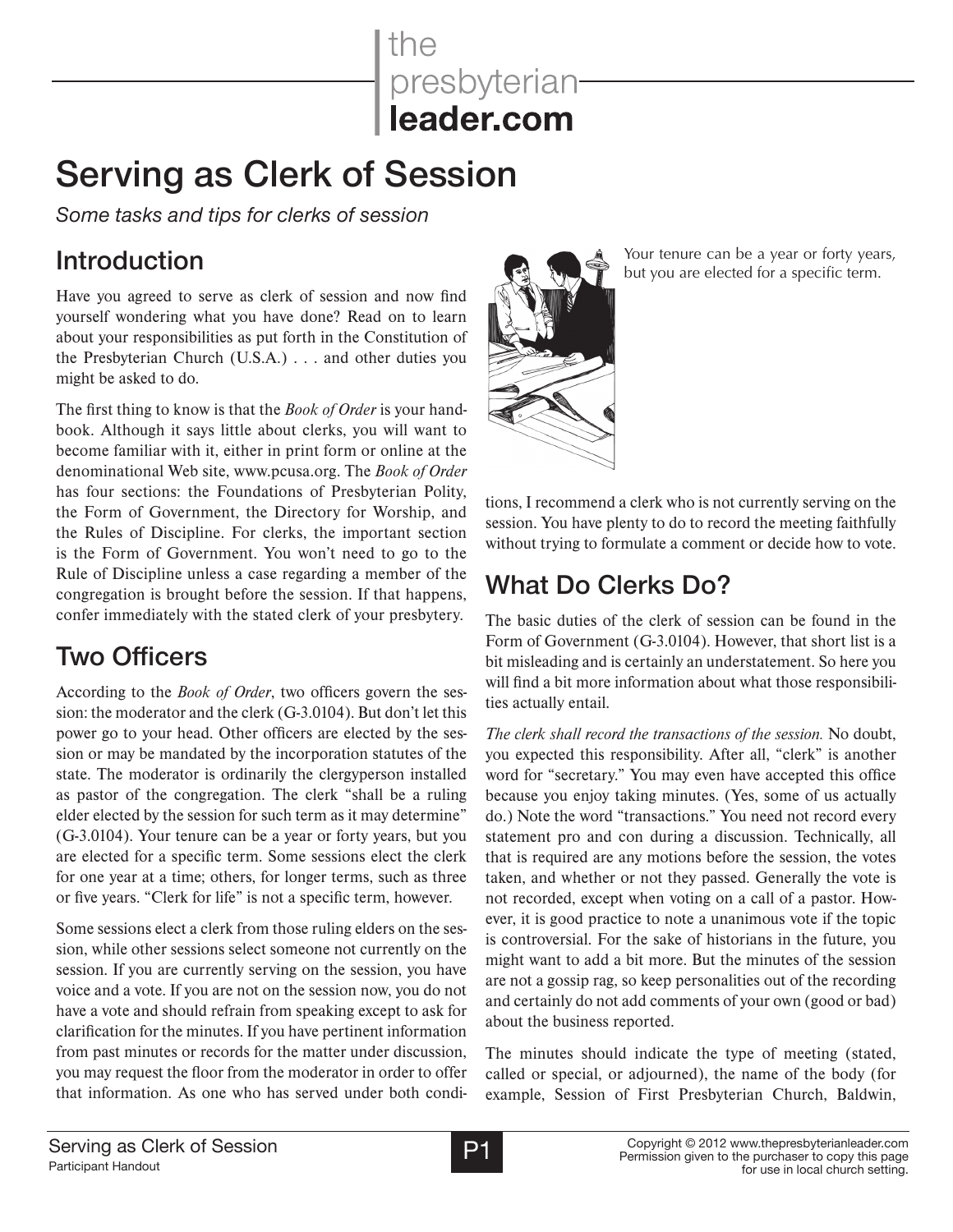#### Some Ideas for Recording Session Transactions

- Ask the maker of a motion that is substantive to give it to you in writing.
- Read minutes of previous meetings as a guide. If you feel they are not adequate, read the minutes of a meeting of your presbytery. Another source for the basic format for recording minutes can be found in *Robert's Rules of Order* (I.41).
- Distribute the minutes before the next meeting of the session to allow time for them to be reviewed thoroughly. And don't take corrections personally.
- Don't forget to sign the minutes after they have been entered into the official book.
- The records of the congregation held by the clerk are to be examined annually by the presbytery (G-3.0108). Keep up to date with minutes and membership rolls.

Illinois), the date and place, the time it convenes and adjourns, the presider's name, and the names of those present. Each session meeting is opened and closed with prayer by mandate of the *Book of Order* (G-3.0105), and that is to be noted in the minutes as well.

*The clerk keeps the congregation's rolls of membership and attendance.* Perhaps this is a surprise to you. Yes, you are responsible for keeping the membership rolls accurate and up to date. I once heard about a new clerk who had opened the membership rolls book and found that nothing had been recorded for the previous thirteen years. Not a good idea!

Maintaining the membership rolls means that letters requesting transfers of membership will come to you to be directed to the session for action. Either you or the church office will issue the letter of transfer after it has been approved by the session.

As new members join, they are listed on the rolls, indicating how they joined (transfer of membership, reaffirmation of faith, or profession of faith). You may be responsible for writing the letter of transfer. Do so promptly. The death of a member is also recorded in the membership rolls. For specifics on types of membership and the information recorded about the membership, see G-1.04.

Baptisms are also entered into the records book, so be sure the pastor obtains all the information needed when meeting with the family. Some hints to make this task easier are:

- Provide forms to be completed by new members and parents of children who are baptized. This will save you hours of searching for such information as the maiden name of the mother or the name of the church to request a transfer. Check with the stated clerk of your presbytery or other clerks of session for sample forms.
- Keep the membership records up to date, rather than entering all the information at the end of the year. You have enough to do then as you prepare the report that goes to the General Assembly (GA) in February.
- As soon as the GA report form is available online, begin to gather the information, which will come from a variety of sources. Filing your report early is encouraged.

*The clerk shall preserve the records carefully.* Where are the official records stored? Not under your bed, I trust, although I have heard such rumors. More information on the permanent safekeeping of records is found in G-3.0107. According to Margery Sly of the Presbyterian Historical Society, the best way to preserve these records is to put them on microfiche. Records that you no longer need to keep for handy reference can be taken to the Presbyterian Historical Society or one of the seminaries of the denomination for storage in a temperature- and humidity-controlled environment. For more information or if you have specific questions about storage, contact the reference desk at the historical society, 215-627-1852 or refdesk@ history.pcusa.org.

*The clerk shall furnish extracts from the records when required by another council.* This responsibility is the final one listed in G-3.0104. You are not likely to be called on to do this unless the information is requested as evidence by a higher council.

#### Recommendations Regarding Records

- Find out what the previous clerk did regarding storage. Today is not too late to start on the right road.
- If your congregation has a historian, work with that person to see that the history of your congregation is properly sorted and preserved.
- Check out the Web site of the Presbyterian Historical Society at www.history.pcusa.org.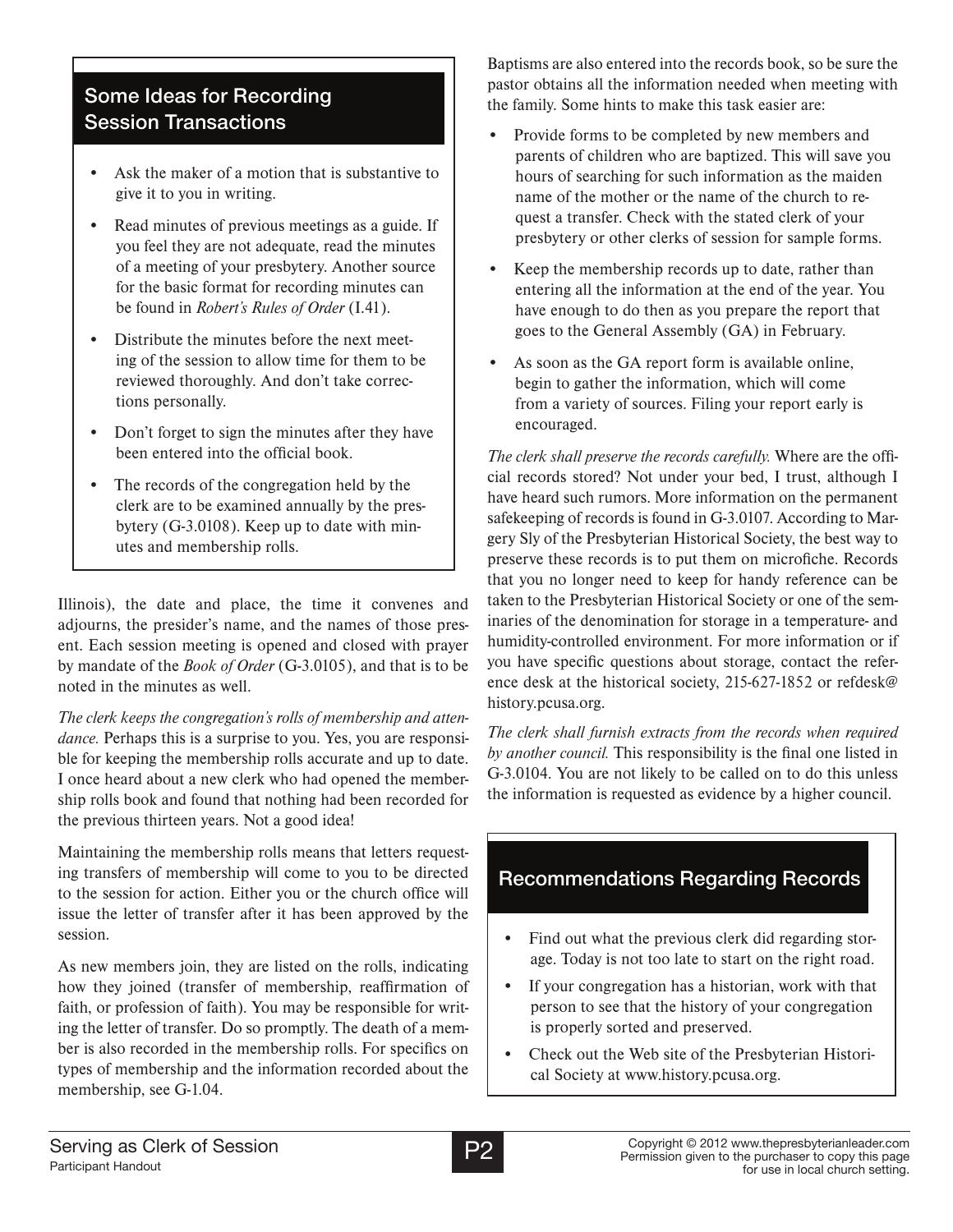

Use your good sense about what to report to the session. Certainly correspondence from higher councils must be reported. If in doubt, confer with the moderator.

#### And What Else?

*The clerk shall be secretary of meetings of the congregation.*  Because clerks are elected to serve as an officer of the session, the Form of Government (G-1.0505) specifically appoints the clerk as the secretary for any congregational meeting. While this task probably does not surprise you, you may not be aware of the specifics when it comes to approving the minutes of a congregational meeting. Here are the options:

- 1. You read the minutes before the adjournment, and the congregation approves them on the spot. (This is not as overwhelming as you might think. For routine meetings, such as the election of officers, develop a template based on the previous meeting for this purpose and fill it in as the meeting takes place. You can't imagine how this impresses the congregation as well.)
- 2. If that does not happen, the minutes can be approved by the session, and that action is reported to the congregation the next time it meets. In that case, you are to have copies of the minutes available. The congregation may ask to have the minutes read, and additional corrections can be made. (I don't know about your congregation, but I can't imagine anyone requesting that the minutes be read at one of our congregational meetings.)
- 3. While the clerk signs the session minutes, the clerk and moderator both attest to the accuracy of the minutes of a congregational meeting by signing those minutes.

The minutes of congregational meetings are entered into the session minutes book.

### Tasks That Are Not Specified in the Form of Government

As with every office or job, you will likely discover some expectations that no one told you about. Perhaps you have already discovered some of them.

*Meeting docket.* Some moderators prefer to set up the agenda or docket for the meeting themselves. Others are happy to let the clerk take care of it. In either case, when the moderator and clerk communicate about the docket before the meeting, meetings run more smoothly and the clerk can be more helpful to the moderator during the meeting. Generally, it is the clerk's task to distribute the docket to the session. With e-mail, the clerk can easily send this along with the other materials for the meeting.

*Correspondence.* Occasionally the session will instruct the clerk to write a letter. A common request is to thank a ruling elder or deacon who has resigned for his or her service and to acknowledge that the resignation was acted upon. Use church letterhead and write the letter as soon as possible. Mail of all sorts will come to the church addressed to the clerk.

#### Hints for Survival That You Won't Find in the Form of Government

- Set up a list of agenda items done annually. See the sample in the appendix. Begin with the minutes from the previous year. This will help you remember such things as approving the dates for the celebration of the Sacrament of the Lord's Supper annually . . . if you don't forget to look at your list.
- Review the minutes of a year ago before a stated meeting. This is especially important if you are still developing an annual chart.
- Always review the minutes of the previous meeting before determining the docket for the next meeting. Look for baptisms that have been approved and must now be entered as having taken place. Is there unfinished business?
- Get any checklist for the annual review of the minutes and membership records used by your presbytery. The first year I took the records for review was the first time I saw this very helpful sheet. Now I use it to be sure that the membership records are complete and that the session has complied with all requirements, such as the annual meeting of the deacons with the session.
- Sit next to the moderator at the meeting. You want to be close enough to whisper a reminder, such as "No one has seconded that motion." Or you might even give a nudge and say, "Let's move this meeting along."
- Keep your sense of humor. This is a joyous task, not drudgery.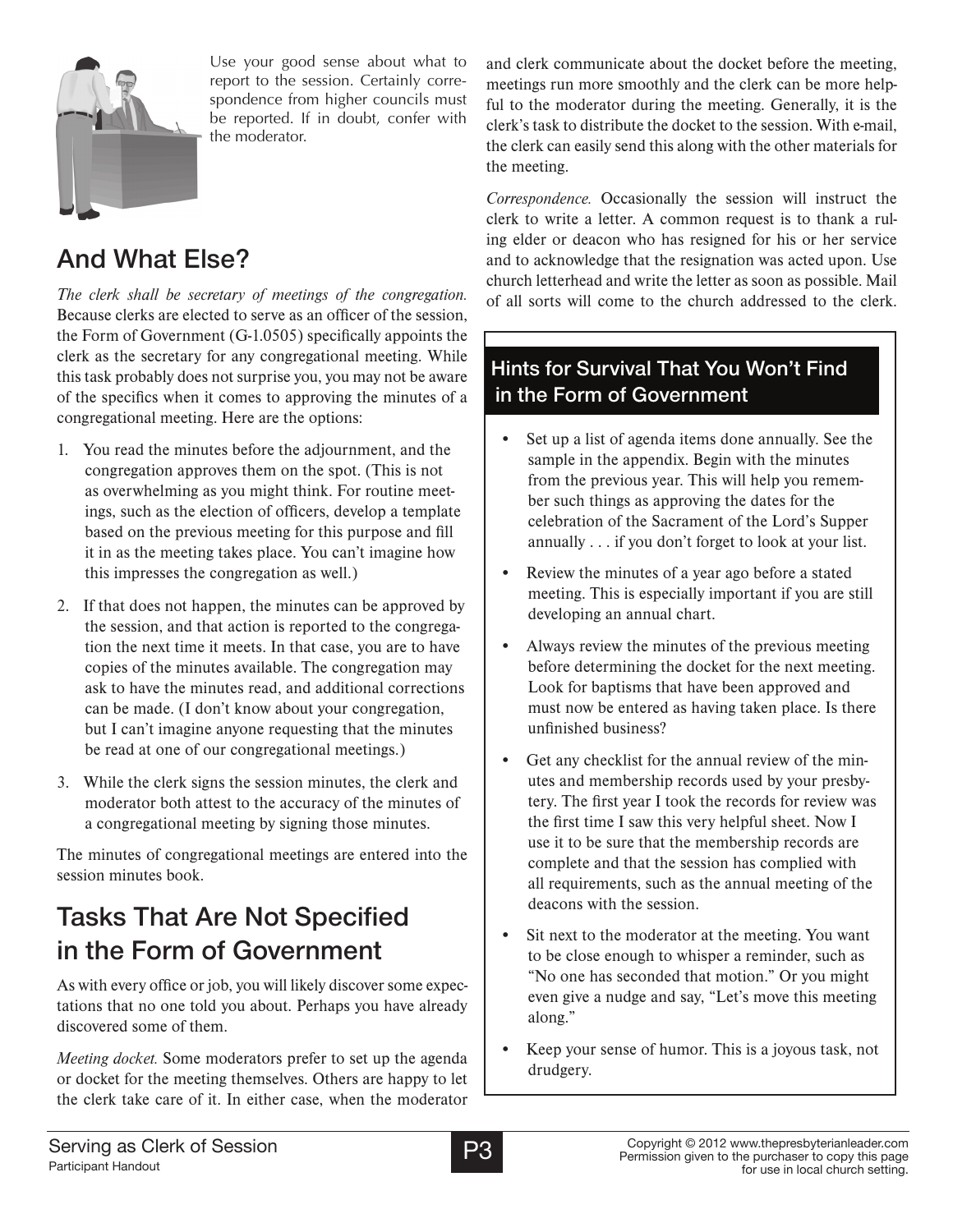Some of it, junk mail, can go right to the recycling bin. Use your good sense about what to report to the session. Certainly correspondence from higher councils must be reported. If in doubt, confer with the moderator.

*Parliamentarian.* Although the moderator of the session will be thoroughly acquainted with the *Book of Order* (having been required to pass an ordination test on it) and is the officer who rules on points of procedure, she or he may turn to you for assistance. Take some time to become acquainted with the *Book of Order* and with *Robert's Rules of Order.* At least know your way around the two sources so you can research an answer quickly.

*Other tasks.* You know that most job descriptions include "and other tasks as determined by." Well, the moderator may have some of those tasks in mind, or they may crop up from time to time in particular session business. One such task may be to moderate the session meeting or the congregational meeting when the call of the pastor(s) is reviewed.

Additional responsibilities will come your way when your congregation is without a pastor. When that happens, become very friendly with the presbytery committee on ministry.

Truly, when the moderator and clerk communicate and work well together, serving as the clerk of session is a joy and an honor. As I said to the moderator who asked me to be clerk nine years ago, "Why, I can't think of anything more interesting than to be at session meetings without a committee responsibility!" I think he almost dropped the phone, but I continue to find it interesting and challenging, even a kind of spiritual discipline. I pray that this will be true for you too.

#### **About the Writer**

*Carol Wehrheim is a freelance educator, writer, and editor. She was the Association of Presbyterian Church Educators "Educator of the Year" in 2001. She lives in Princeton, New Jersey, where she teaches sixth grade church school and is clerk of session at Nassau Presbyterian Church.*